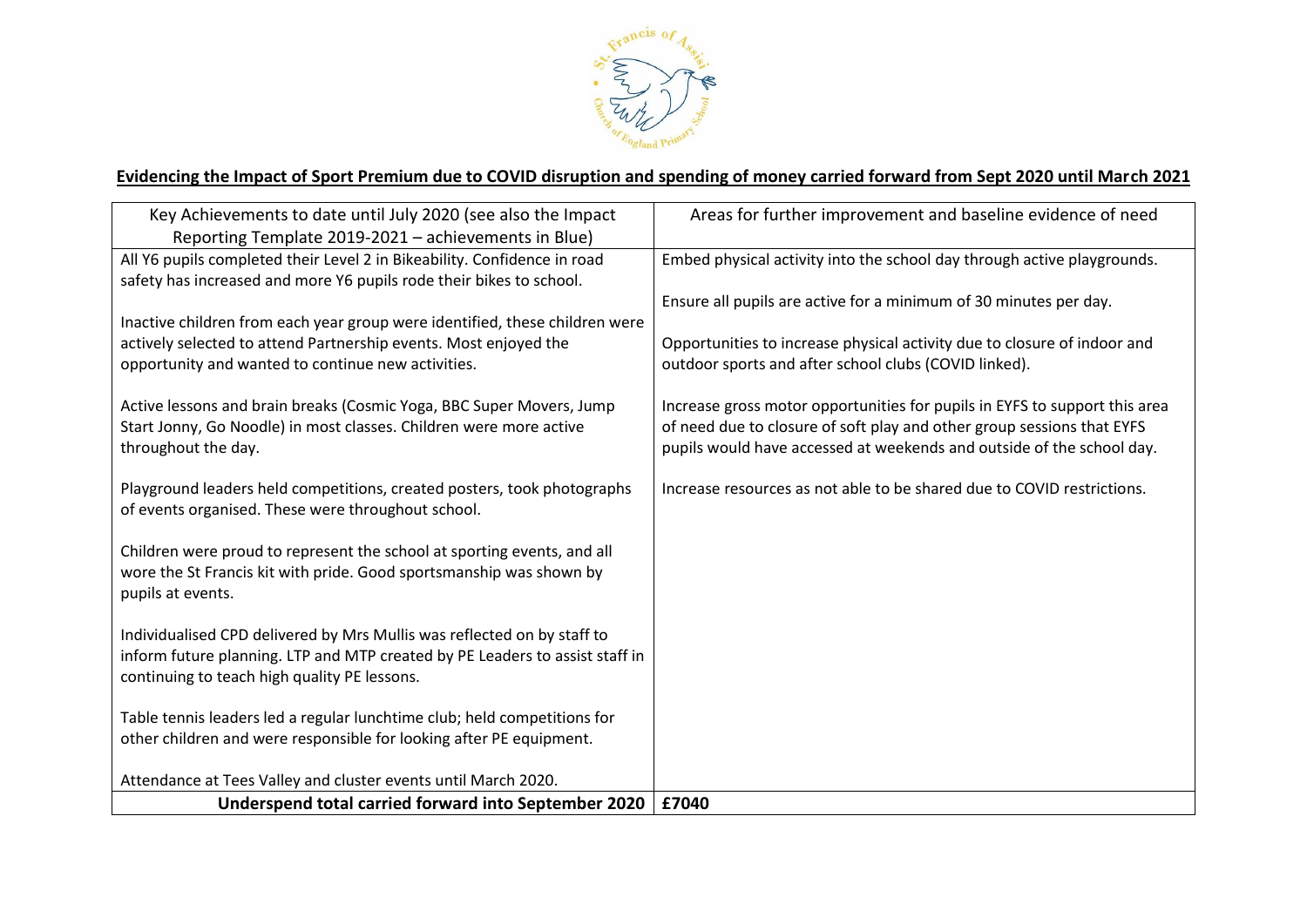## **PLANNED FUNDING FOR SEPTEMBER 2020-MARCH 2021**

What key indicators are you going to focus on? Key indicator 1: The engagement of all pupils in regular physical activity – Chief Medical Officer's guidelines recommend that primary school pupils undertake at least 30 minutes of physical activity a day in school. **Intent Implementation Impact** *Your school focus should be clear how you want to impact on your pupils Make sure your actions to achieve are linked to your intentions: Carry over funding allocated: Evidence of impact: How can you measure the impact on your pupils; you may have focussed on the difference that PE, SS & PA have made to pupils' reengagement with school. What has changed? Sustainability and suggested next steps and how does this link with the key indicators on which you are focussing this academic year?* Ensure all pupils are active during playtimes and lunchtimes. Pupils active for a minimum of 30 minutes per day Increase resources to support each class being able to access. Replenish whenever needed. Active 30:30. All staff are aware of the importance of active time throughout the day. A range of resources have been put together to allow children to be active for a minimum of 30 minutes a day in the classroom. £2040 Higher engagement and concentration from children. Measured through achievement (see also Catch-Up Premium action plan). Assess numbers of pupils that are active during playtimes and lunchtimes. Increase after school activities following school risk assessment restrictions eased. Inactive children encouraged to attend further physical activity clubs/sessions. Increase gross motor opportunities for pupils in EYFS to achieve age related expectations. Coaches for pupils – regular sessions. Balance bike purchase, training for pupils. Climbing equipment to support risk taking and balancing. £4000 Pupils reach age-related expectations in Nursery and Reception for Moving and Handling (specifically gross motor control) Continued throughout academic year 2020-2021 with support from sport coaches and resources. Giving inactive children opportunities to be more active Continuation of a range of opportunities to further develop planning, organisation, training and leadership of. Buy equipment for playground active zones. Inactive children actively selected to attend events throughout the year. Interventions in place for these children. £1000 Children understanding the importance of being active and having a healthy lifestyle. More children active. Inactive children encouraged to attend further physical activity clubs/sessions.